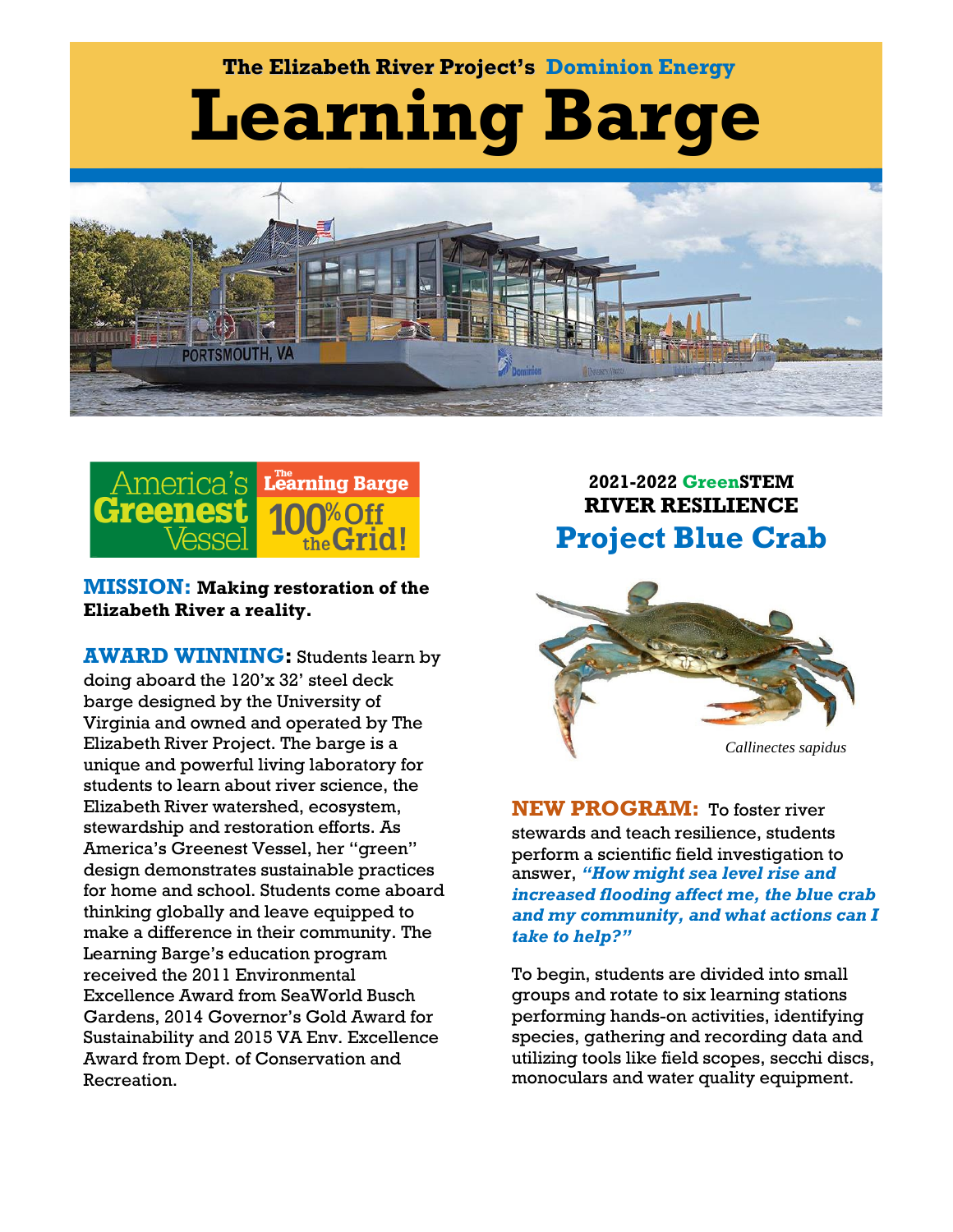

**SAFETY:** The barge is Coast Guard certified and **stays tied to a dock during the entire program**. At least three chaperones or teachers recommended.

# **COVID-19 INFORMATION**

In light of COVID-19, the Elizabeth River Project is dedicated to creating a safe environment for students and parents while attending our programs. Social distancing will be practiced *at all times*,

materials and surfaces will be thoroughly sanitized before and after each use, and a fun



blue crab face mask will be provided to students!

### **NUMBER OF STUDENTS**

**Maximum** of 30 students. **Numbers may change** and will follow what the CDC is recommending at the time of field trip. Students will be broken up into small groups of 5.

# **TO SCHEDULE**

Email Summer Mace, Learning Barge Manager [sbrown@elizabethriver.org](mailto:sbrown@elizabethriver.org) or call 757-418-1042. You can also fill out a Request Form found at [www.elizabethriver.org](http://www.elizabethriver.org/) (Learning Barge Page)

**Helpful information** to provide when scheduling:

- 1.) How many students
- 2.) Grade level of students
- 3.) Season or month interested in
- 4.) Name of school and your contact info.

### **PROGRAM TIMES**

Closed holidays. Must reschedule if raining or extreme weather.

### **Typical time slots:**

### **Seasons include:**

9-10:30am, 9:30-11:00am, Fall: October – Mid-10-11:30am, 1-2:30pm

December Spring: April – June **PRICE** (Sliding Scale – You choose.) \$9-\$12 **1.5 hour** program \$14 for out of area students

NEW pricing – Please contact Robin Dunbar, [rdunbar@elizabethriver.org](mailto:rdunbar@elizabethriver.org) to discuss pricing and sliding scale. Sliding scale based on your budget. Teachers and chaperones are free. We will do our best to work with your budget.

# **DOCKING SITE**

Grandy Village Learning Center 2971 Kimball Loop Terrace Norfolk, VA 23504

### **WHAT TO BRING**

Sunscreen, water bottle, hat, jacket/ raincoat, closed toe shoes.

### **TEACHER RESOURCES**

Additional activities are available at www.elizabethriverprojec.wixsite.com/kids

### **SNAIL MAIL THE CREW**

Students are encouraged to SNAIL MAIL the barge crew by writing a letter and sharing what they will do to support a healthy river. Write: The Learning Barge Crew, Elizabeth River Project, 5205 Colley Ave., Norfolk, VA 23508

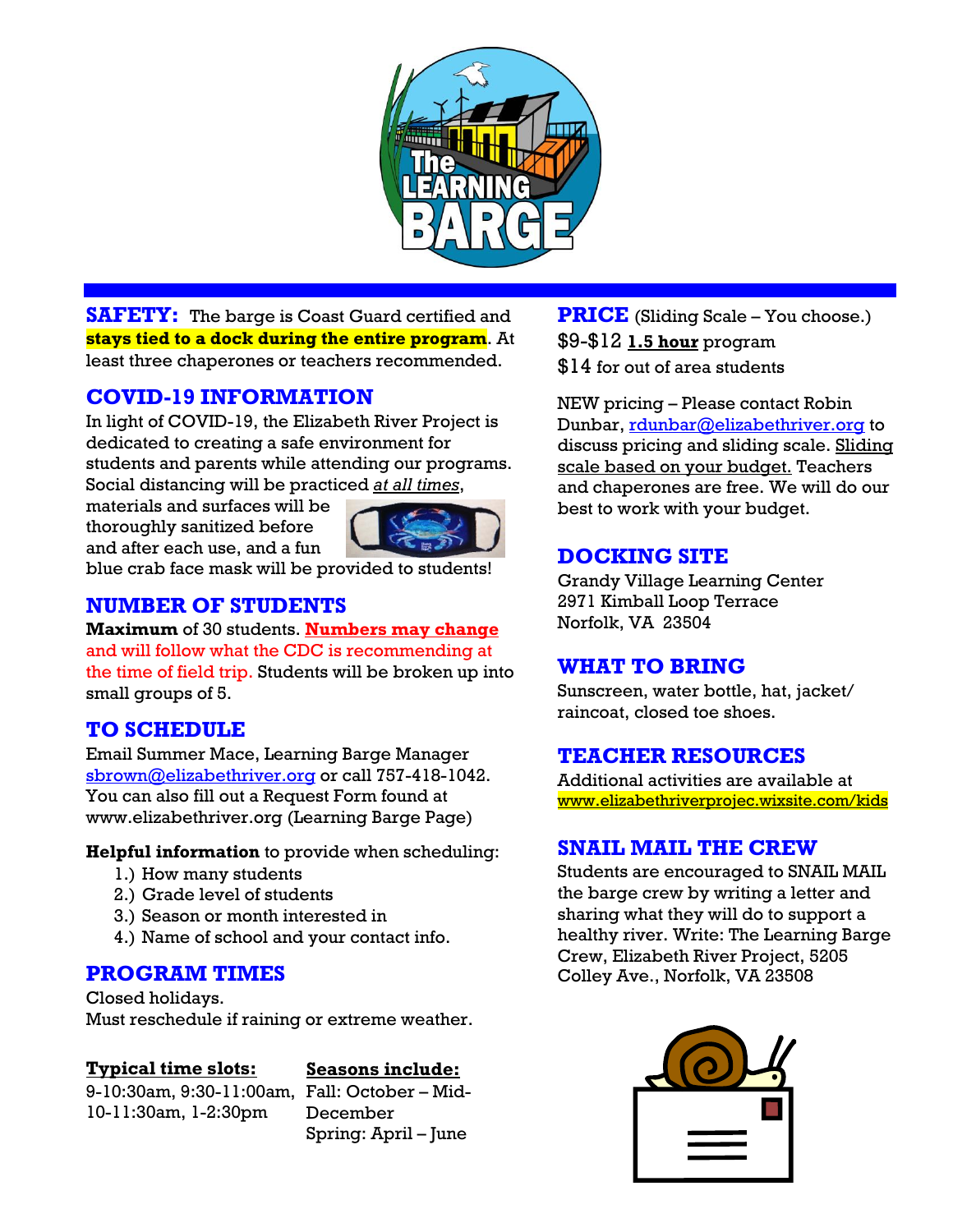# **VIRGINIA STANDARDS OF LEARNING**

Elizabeth

- **SCIENCE: K:** 1,4, 5, 6, 8, 9,10 **1:** 1, 2, 3, 4, 5, 6, 7, 8 **2:** 1,4, 5, 6, 7, 8, **3:** 1, 2, 3, 4, 5, 6, 7, 8, 9, 10, 11  **4:** 1, 3, 4,5, 6,7,8 **5:** 1,4, 5, 6, 7 **6:** 1, 2, 3, 4, 5, 6, 7, 8, 9 **LS**: 1, 3, 4, 5, 6, 7, 8, 9, 10, 11, 12, 14, **PS:** 1, 2, 5,6, 10, 11 **ES:** 1, 2, 3, 7, 11, 13 **Biology:** 1, 5, 8, 9
- **MATH: K:** 6, 8, 10, 13 **1:** 2, 5, 14 **2:** 1, 3, 5, 6, 14 **3:** 1, 3, 4, 13 **4:** 1, 4, 6, 7, 8, <sup>13</sup>**5:** 1, 2, 4, 5  **6:** 2, 6 **7**: 3 **8**: 3
- **HISTORY: K:** 2, 3, 4, 5, 8, 9 **1:** 1, 4, 5, 7, 8, 10, 11, 12 **2:** 3, 5, 6, 7, 10 **3:** 2, 4, 6, 7, 8 **VA**: 1, 2  **Geography:** 1

#### **LANGUAGE**

- **ARTS: K:** 1,2, 3, 4, 6, 10 **1:** 1,2, 3, 4, 9, 11,12 **2:** 1,2, 3, 6, 7, 8,9,11 **3:** 1,2,5,6 **4:** 1, 2,3 **5:** 1, 2  **6:** 1 **7**: 1 **8**: 7
- **ART: K:** 2, 3, 5, 8, 10, 11, 12, 13, 14, 15, 18 **1:** 2, 3, 4, 5, 8, 9,12, 15, 16, 18, 19, 20 **2:** 4, 5, 6, 9, 10, 13, 14, 18, 22 **3:** 2, 4, 5, 10, 14, 16, 17, 23, 24, 26, 27, 28 **4:** 2,3,5, 6, 8 10, 13, 20, 23, 24 **5:** 1, 2, 3, 4, 9, 10, 16, 25, 29 **6:** 2, 6, 15, 17, 18, 21 **7**: 3,4,9,10,24, 27 **8**: 5, 6, 13, 14, 16, 20

# **21st CENTURY SKILLS**

#### **Students rotate through six multidiscipline learning stations that:**

- are designed to excite youth about their home river;
- offer an opportunity to discover and explore;
- are research-based utilizing real-world restoration projects;
- utilize critical thinking and problem-solving to stimulate senses and spark curiosity;
- foster a generation of stewards empowered to care for the Elizabeth River.

 compare results. Program begins with a research question and concludes with reflection.**Curriculum addresses Virginia Standards of Learning** in science, language arts, math, history and art. Students explore, analyze, map, gather data, graph, identify, predict and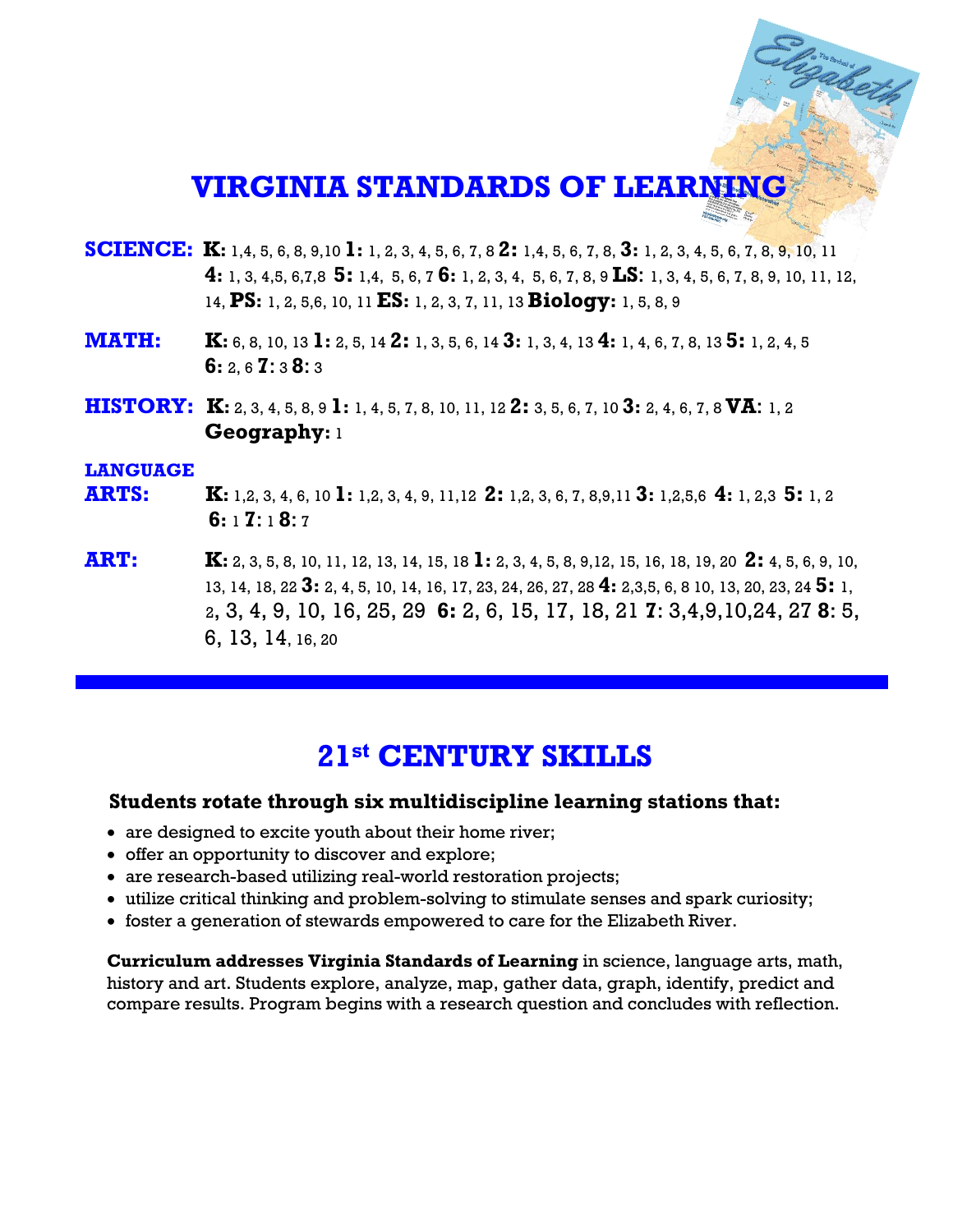# **THE BLUE CRAB**



- **The Blue Crab is a 10-legged crustacean that walks sideways** using its three middle pairs of legs and uses its sharp front claws for protection and hunting.
- **The crab's scientific name means "beautiful swimmer."**
- **Gender can be determined by looking at the shape of the underbelly of the crab's apron**. Narrow shape (male); Broad shape (female). Female's claw tips are red.
- **Female crabs seek out the saltiest part of the bay (the mouth of the bay**) to have their babies. Most of the bay's blue crabs are born in or near the Elizabeth River!
- **Adult crabs are omnivorous** and feed on bivalves, crustaceans, fish, marine worms, plants and detritus.
- **The blue crab is one of the most economically important shellfish** in the Chesapeake Bay and recently has been in decline. Learn how you can help! www.elizabethriver.org



# **6 LEARNING BARGE STATIONS**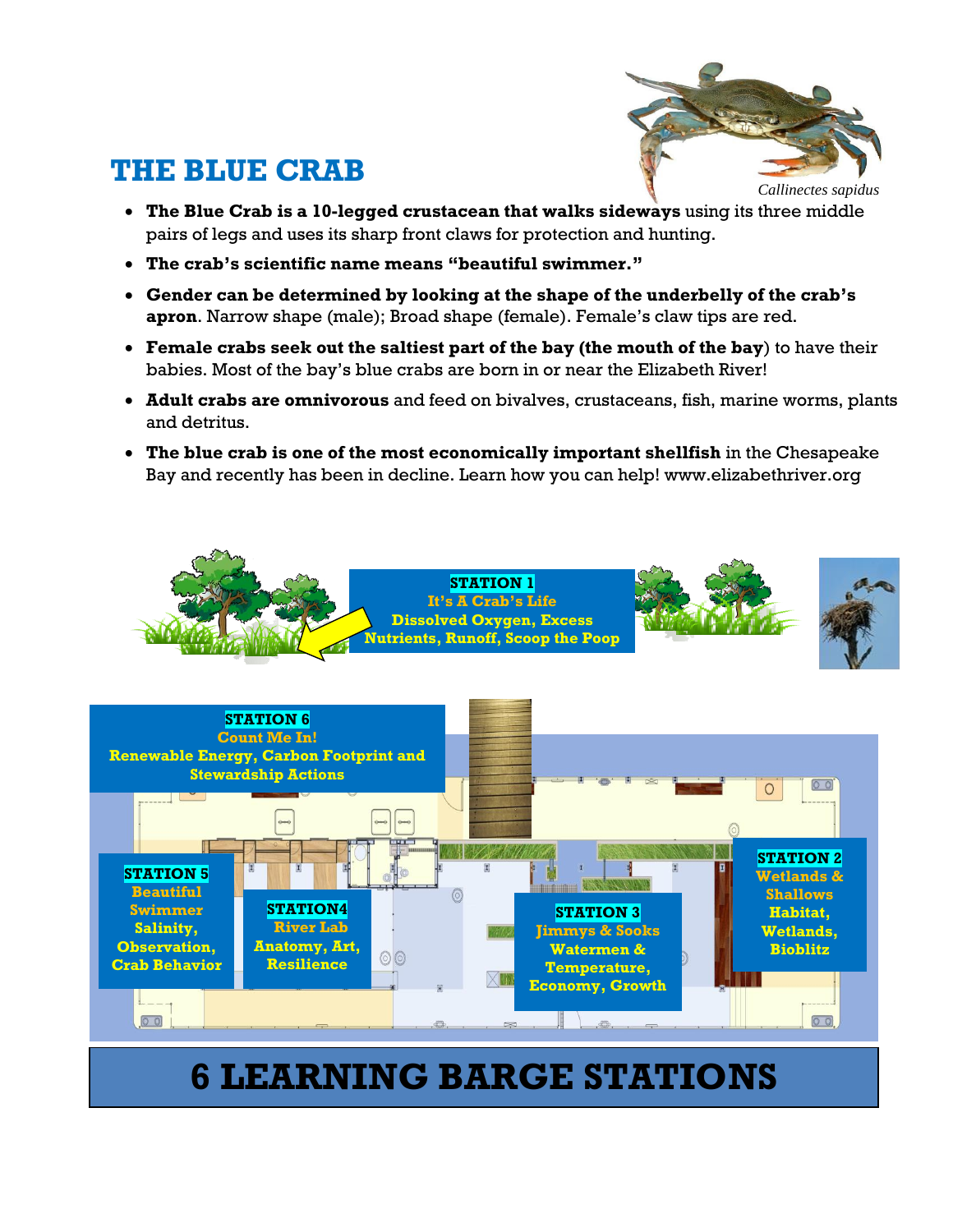# **LEARNING STATIONS**

**Students investigate:** *"How might sea level rise and increased flooding affect me, the blue crab and my community, and what actions can I take to protect the future of the blue crab and my community?"*

### **Beautiful Swimmer**

#### **Salinity, Observation, Crab Behavior**

Students answer, *"Sea level rise might affect the Elizabeth River's salinity. How might that affect the Elizabeth River's plants & animals?"* 

Students learn how the Elizabeth River gets its brackish water and why salinity is important for blue crab behavior. They test the salinity at the barge site to decide whether they are more likely to find adult crabs or juvenile crabs. Students observe live blue crabs and learn how they swim, eat and even regenerate appendages.



Blue Crab, *Callinectes sapidus,* translated from Latin means "beautiful savory swimmer."



Heron eating blue crab.

# **Wetlands & Shallows**

#### **Habitats & Bioblitz**

Students learn about the importance of wetland grasses for Blue Crabs and the Elizabeth Rivers food chain while answering the question, *"How do you think sea level rise and flooding could affect wetlands?"* They learn that wetland grasses serve as habitat to around 40% of all animals, and how wetlands help filter out pollutants in the river. They discuss how rising seas can impact habitat, the value of wetlands and what they can do to help. They'll get their hands wet as they explore various animals that contribute to the rivers food chain while learning how to bioblitz.

# **River Lab**

#### **Anatomy, Art, Resilience**

Students build crab art with watercolor painting while listening to a crabby, sideways walk song. They learn what makes a crab a crab and answer *"How might sea level rise impact the Atlantic Blue Crab's anatomy?"*

Students learn about how a crab's exoskeleton helps them be resilient and how fossil fuels and carbon dioxide can affect the thickness of their shells. They learn that blue crabs molt 18-30 times making them vulnerable to predators for the 2-3 days it takes for their shells to harden.

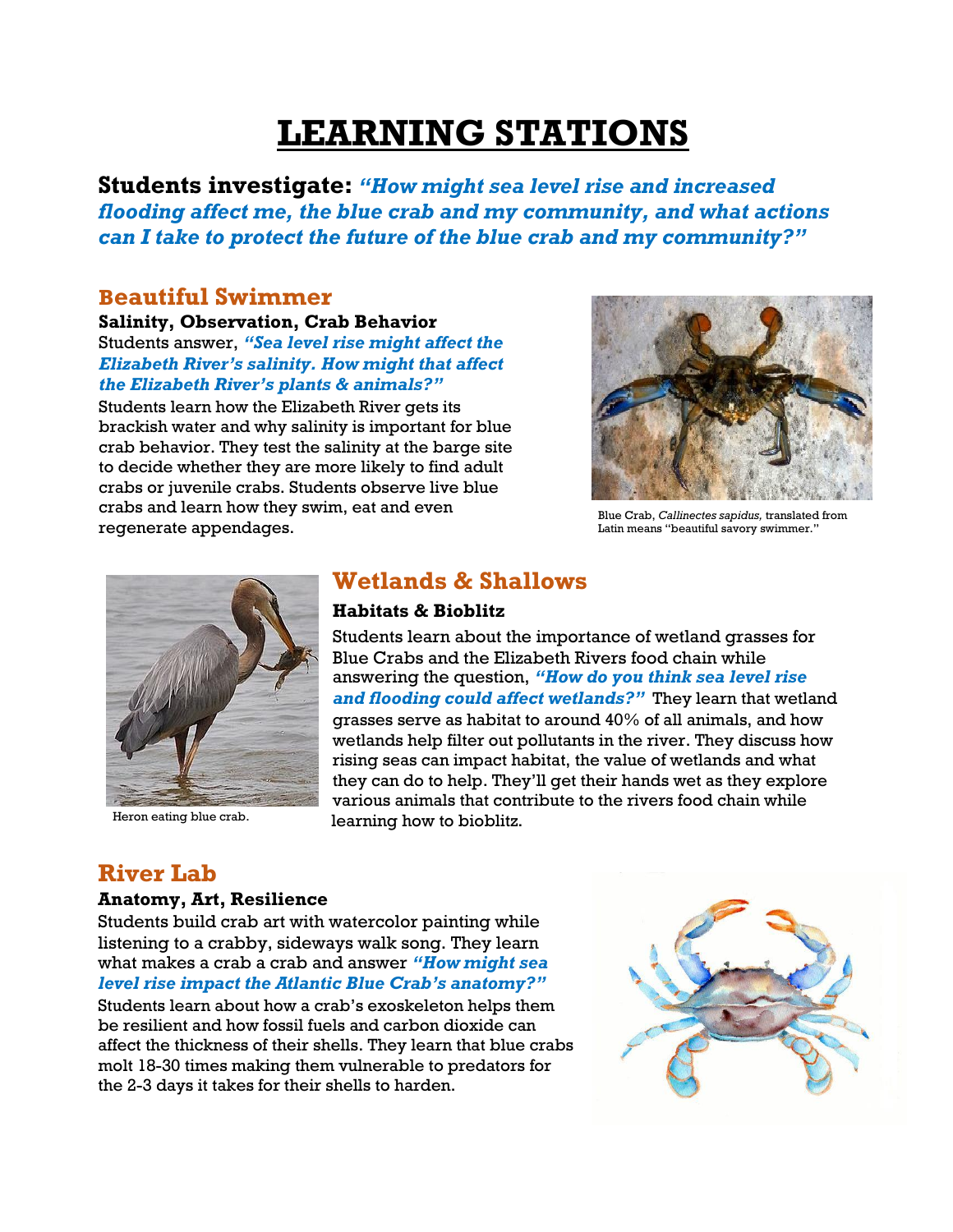# **Jimmies & Sooks**

**Watermen, Economy, Temperature & Growth:** Students learn the importance of the blue crab in the Chesapeake Bay while answering, *"How do crabbing regulations protect the Atlantic Blue Crab population and our economy?"* They learn how local watermen identify the crabs by color, size, weight and

gender by becoming junior watermen for the day. Students examine how crab pots are engineered and the different methods used for crabbing. They learn how water temperature promotes growth in blue crabs. They also compare the blue crab's



population size over the years and hypothesize why we've seen a decrease in their numbers after looking at a graph.



# **It's a Crab's Life**

**Dissolved Oxygen, Excess Nutrients, Runoff, Scoop the Poop:** Students learn about and measure the river's dissolved oxygen while answering, *"How might warming water temperatures and excess nutrients impact animals like the Atlantic Blue Crab?"* Students discover how we impact dissolved oxygen for marine animals like the blue crab. Students will understand how reducing runoff, greening schoolyards and scooping the poop can help lessen excess nutrients from going into our river.

# **Count Me In!**

**Reduce Energy, Carbon Footprint, Renewable/ Nonrenewable & Stewardship:** Students learn how the Learning Barge is off the grid and harnesses energy from the wind and



sun. They learn how to reduce their energy consumption, the difference between renewable/ nonrenewable energy and answer, *"Actions to help reduce sea level rise in my community are \_\_\_\_\_\_ ?"* Students observe how the Learning Barge captures and reuses rain water and has composting, waterless toilets.